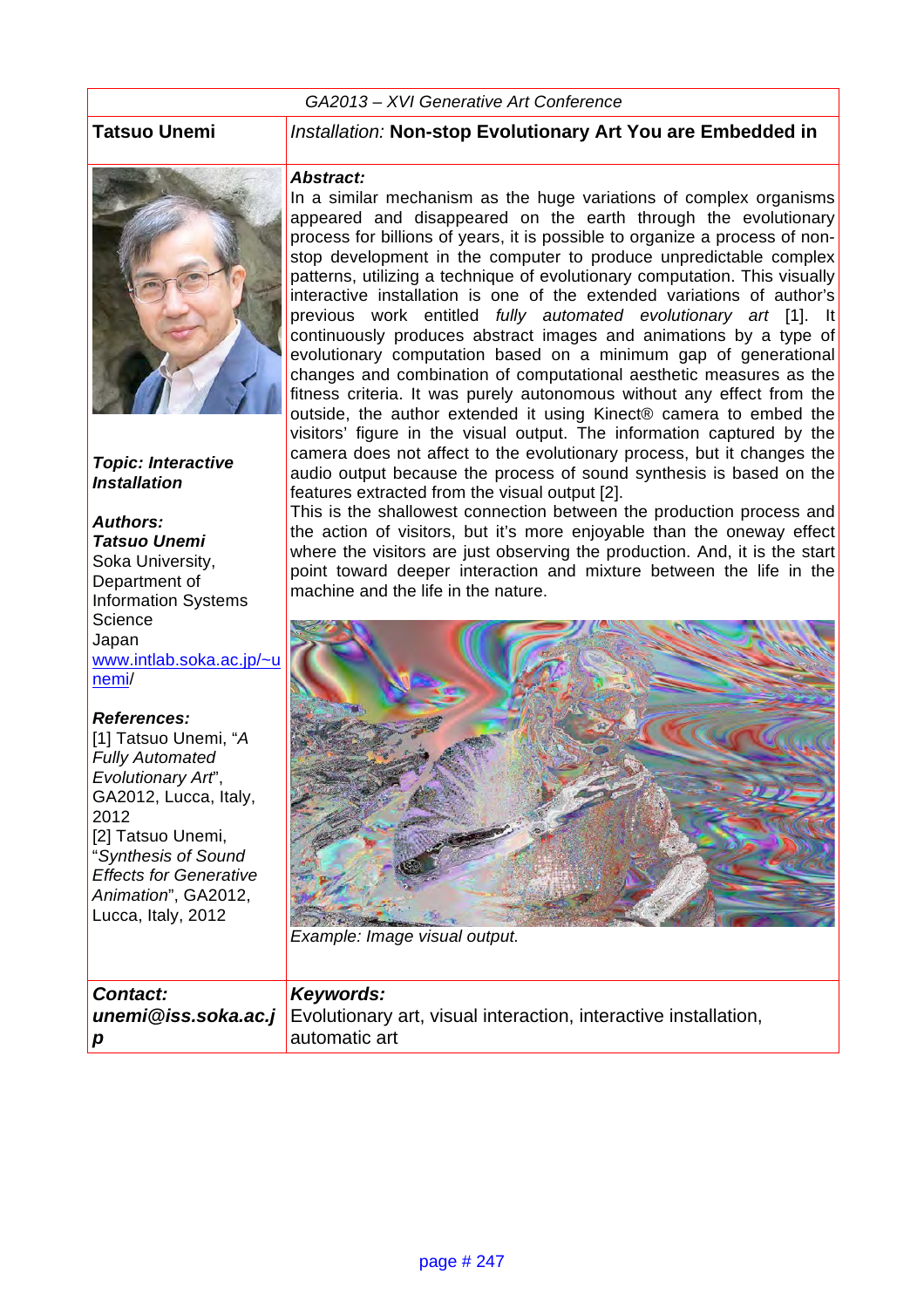# **Non-stop Evolutionary Art You are Embedded in**

**Prof. T. Unemi, BEng, MEng, DEng.**

*Department of Information Systems Science, Soka University, Hachioji, Japan www.intlab.soka.ac.jp/~unemi/ e-mail: unemi@iss.soka.ac.jp*

# **Premise**

To extend an evolutionary art to be interactive with visitors, we introduced a mechanism to mix the visitor's image captured by the live camera and the image produced by the automated evolutionary process. This is the shallowest connection between the production process and the action of visitors, but it's more enjoyable than the one-way effect where the visitors are just observing the production. It is a start point toward deeper interaction and mixture between the life in the machine and the life in the nature.

### **1. Introduction**

In a similar mechanism as the huge variations of complex organisms have appeared and disappeared on the earth through the evolutionary process for billions of years, it is possible to organize a process of non-stop development in the computer to produce unpredictable complex patterns, utilizing a technique of evolutionary computation. Evolutionary art is one of the generative approaches to produce interesting complex patterns inspired from the evolutionary process of natural organisms. The framework of Interactive Evolutionary Computing has been used by several number of artists and researchers in order to generate these kinds of patterns that fit with human's preferences, just similarly to the breeding process of ornamental plants and pet animals following a type of aesthetic criteria. This method is obviously based on a type of cooperative mechanism between man and machine, where a human is always taking a necessary role for creation.

On the other hand, owing to the recent improvement of image processing technology in both software and hardware, the automated production of similar type of patterns became possible. This visually interactive installation is one of the extended variations of author's previous work entitled fully automated evolutionary art [1]. It continuously produces abstract images and animations by a type of evolutionary computation based on a minimum gap of generational changes and combination of computational aesthetic measures as the fitness criteria. It was purely autonomous without any effect from the outside. We have received many times of comments from the visitors that it would be more interesting and playful if it could have a type of visual interaction with visitors. These comments should be agreed considering from our experience with flocking orchestra [2] and identity-SA [3] that are installations of visually interactive swarm utilizing a live camera and generating sounds. The visual feedback easily and effectively attracts the visitors of wide generations from the elementary school kids to elder persons if the response is quick enough. Even though the information captured by the camera does not affect to the evolutionary process, it is effective if it changes the result visuals. At the same time, the audio output is also affected because the process of sound synthesis is based on the features extracted from the visual output [4].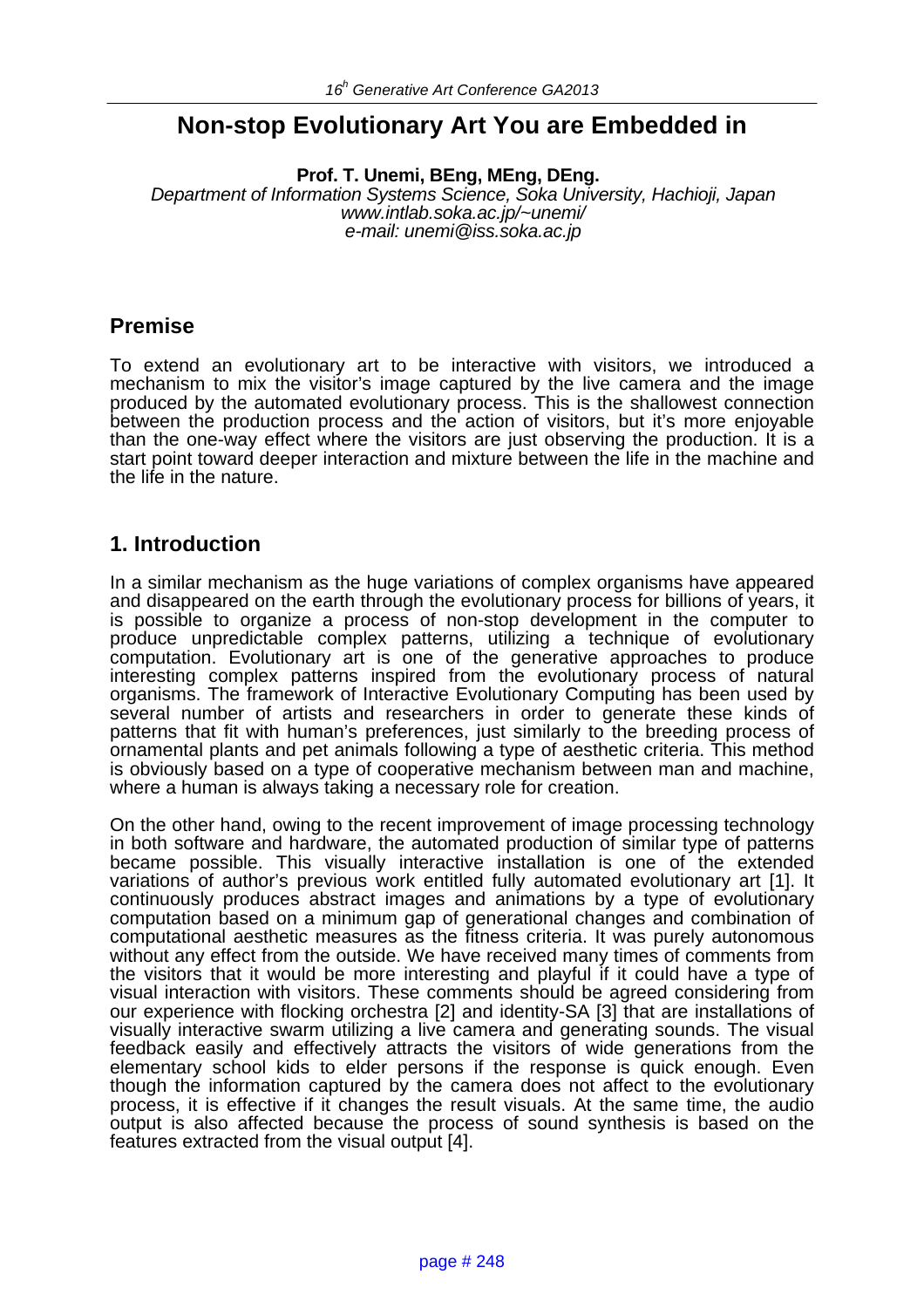There are several types of possible methods to mix these two images. Our approach introduced here is relatively simple but effective enough to attract visitors**.**

#### **2. Mixing Methods**

SBArt is using functional expression as the genotype that maps a coordinate in the spatiotemporal space to a color value in the HSB (hue, saturation and brightness) color space. Each of the frame images of animation is rendered with *x* and *y* coordinates and the same value for the time variable *t* for each pixel. The visitor's real time image captured by the live camera is usually a distribution of color values in a two-dimensional lattice. There are several possible methods to combine the generated image and the captured image, but we need to design a method to make it easy for visitors to recognize both images in the display at same time. One of the easiest methods is to calculate the average color value between values extracted from corresponding position in the two images for each pixel, but it is uninteresting because mutual affection is too obvious. It is easy for visitors to separately recognize each of the original images as shown in Figure 1.

Another method to keep the color combination of the generated image is to shift the time value by the brightness, or another scalar measure, extracted from the captured image. Figure 2 shows a sample result image. This method provides an effective mixture of two different images in different features, the color distribution from generated image and shape from captured image. However, it doesn't seem suitable because the smooth gradation typically drawn in expression-based evolutionary art has gone from the result image due to a spatial noise in the background part of camera input.

To achieve the requirement that it should present both features of evolutionary art and recognizable visitors figure, we introduced a method to eliminate the effect of camera image from the part of background by extracting the part of visitor's body. It is not difficult by using a simple method to take a difference of pre-recorded background image and the current captured image, if the background of the installation environment is stable, that means nothing moving behind the visitors and no fluctuation happens at the lighting condition. To adapt to an unstable environment, we introduced a Kinect® camera instead of ordinary web camera to use depth, distance between a camera and an object, but not the brightness. Kinect® is a trademark owned by Microsoft Corporation®. Adjusting the threshold depth to distinguish the object and the background, it is easy to extract the visitor's figure from the captured image. Figure 3 shows a typical example of the result image processed by this method. Only the depth values shorter than the adjustable threshold value affect the mixing process with the generated image.

SBArt, itself, has two types of alternative modes to embed external images and movies, namely deformation and discoloration [5]. These methods are also available to introduce a type of interactivity by using camera image as the external one. However the disadvantage is difficulty on calculation of the fitness value for each candidate in the evolutionary process. Though the evaluation should be processed on the image mixed with the captured image, the selection must be done before displaying it to the visitor. Some minutes of delay between capture and display is unavoidable. Considering an expected staying time of visitors, the time delay should be shorter than ten seconds or so, to make them aware of the interactivity.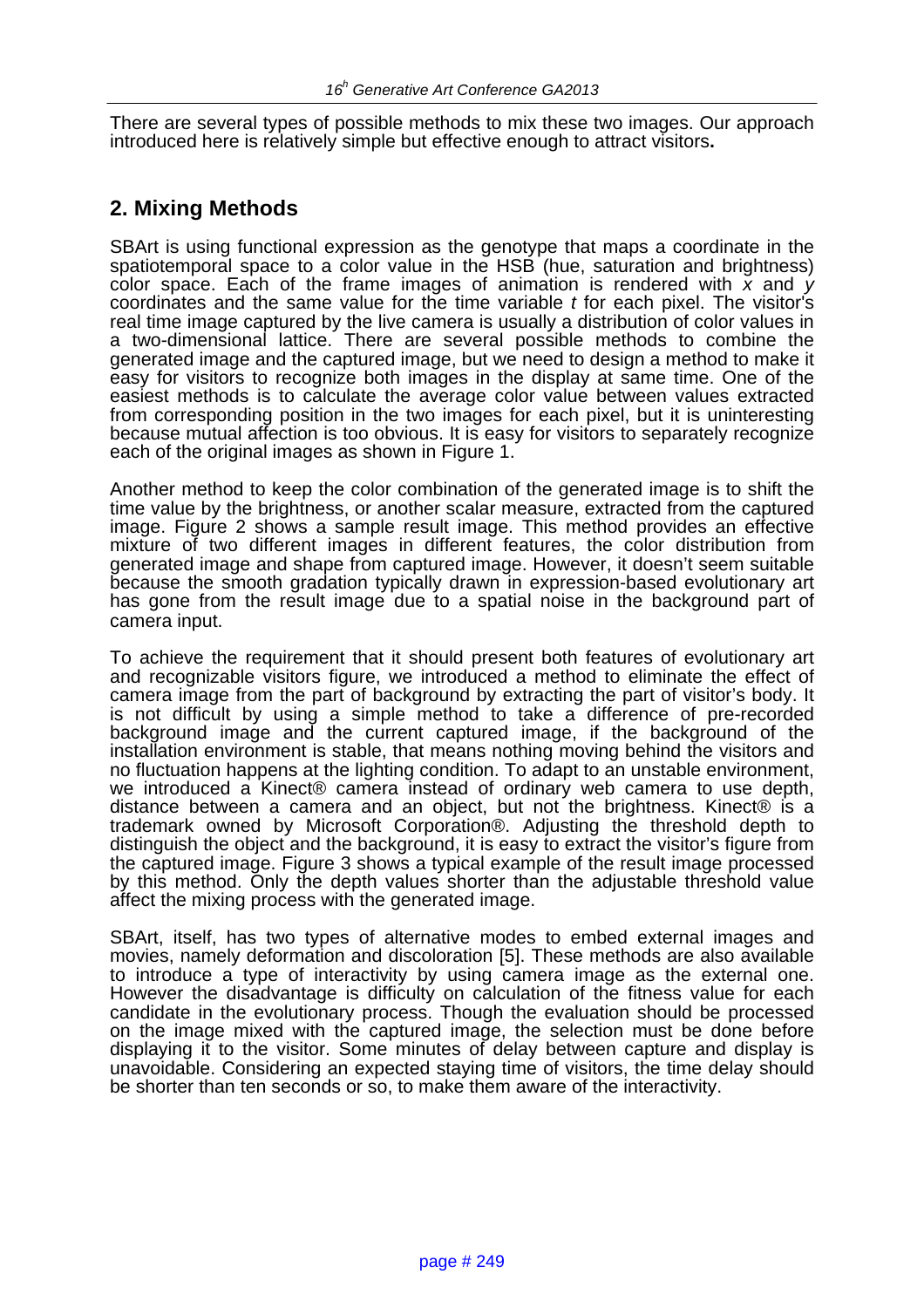

*Figure 1. A simple mixture of generated image and captured image by taking the average color values for each pixel*.



*Figure 2. Shifting the value of time variable t by the brightness of captured image for each pixel*.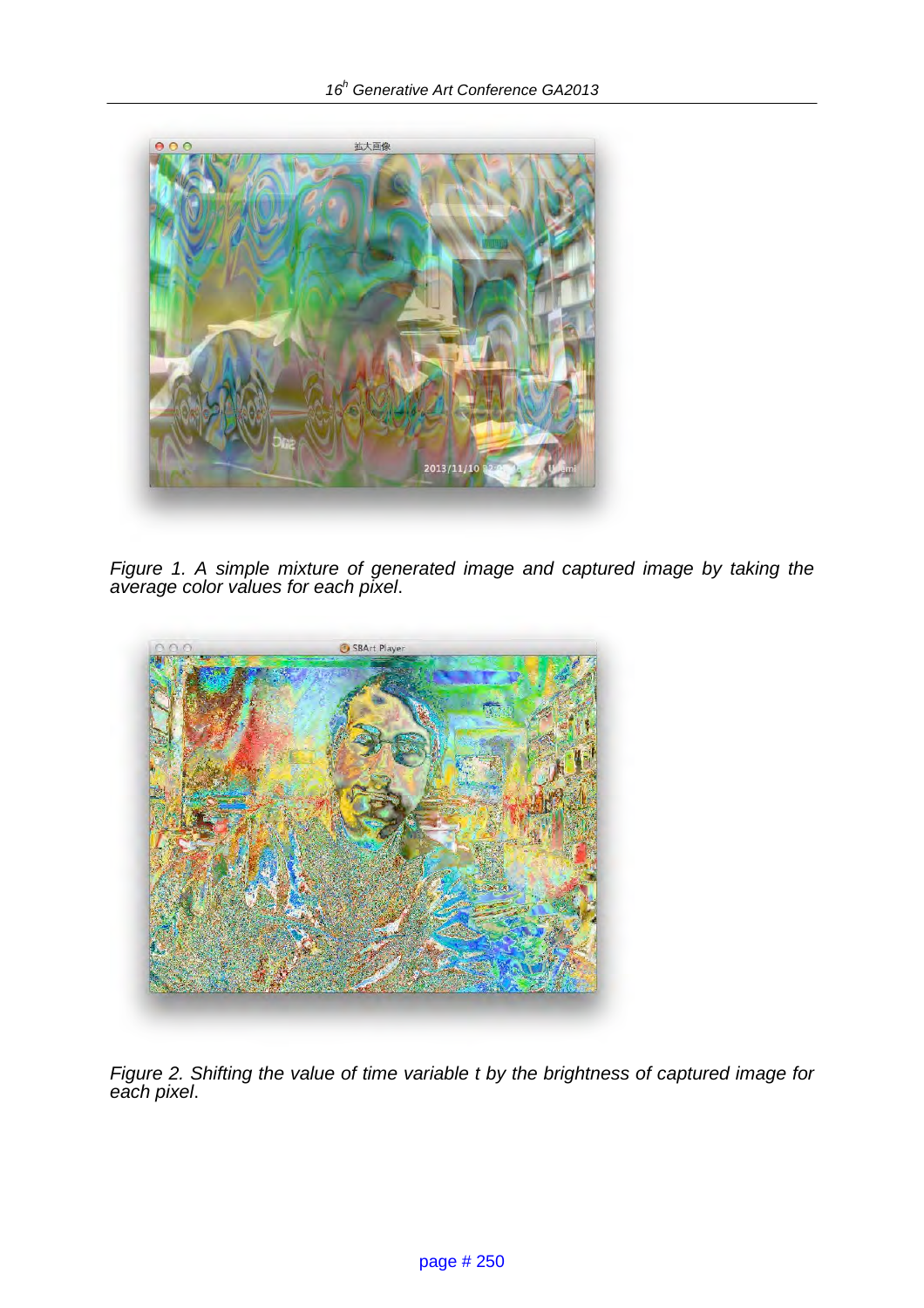

*Figure 3. Mixing visitor's figure with generated image using Kinect*® *camera.*

# **3. Implementation**

The latest version of SBArt is using compiled code of each genotype to render the image that enable to utilize hi-speed parallel processing by graphics processing unit. Owing to this extension, it achieved the real time rendering of smooth animation faster than 24 frames per second [6]. To continue to take this advantage, we designed a modification process of shader code in order to embed a captured image. A new argument was added to the main function of fragment shader to which the image sampler for the depth values is assigned, and a new code was inserted to modify the time value *t*. Figure 4 is an example of modification of shader code, where the extended parts are indicated in bold face with underlines. The depth values greater than the threshold value are replaced with zeros before it forms a sampler object from camera input.

Because this extension doesn't affect the evolutionary process but only in the rendering process for display, we implemented this functionality in the player module but not in the evolving side. Figure 5 illustrates the system configuration of computers, devices and software modules. The player module receives a source fragment of shader code from the evolution module, and then modifies it to be applicable to the mixing process described above. This module was extended to capture the distribution of depth values by Kinect® camera and feed the data in a form of sampler object to the compiled code.

The controller module for Kinect® is written in C language utilizing an open source software library named *freenect* by OpenKinect project [7].

Original code: kernel vec4 individual01(float T, float width, float height){ float t=T\*-2.018997+0.769912;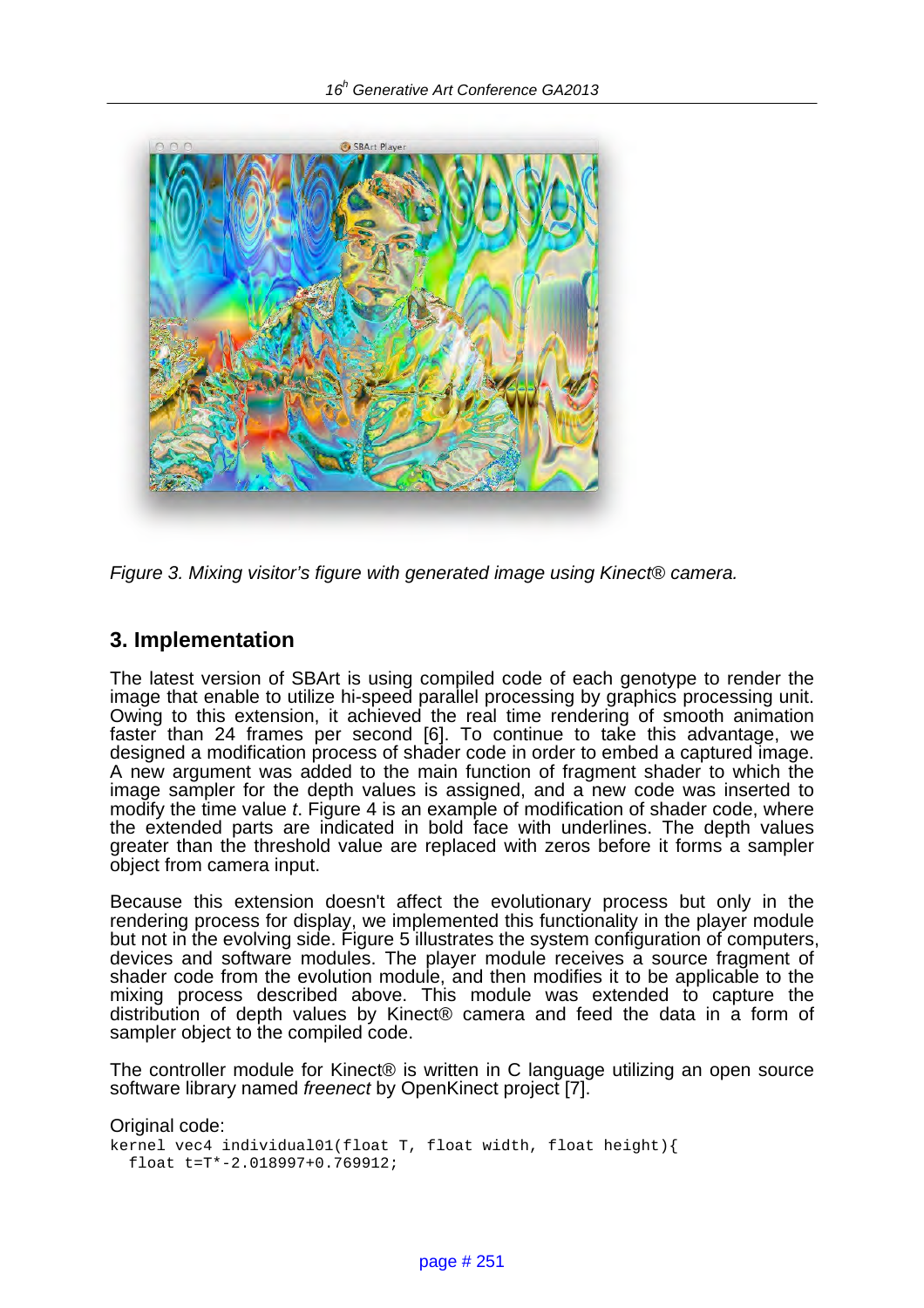```
 vec2 p=(destCoord()/vec2(height,height)*2.-vec2(width/height,1.))*...;
  vec3 v=(\text{power}(\text{abs}((-(\text{vec3}(t,p.x,p.y))))-(\text{cnst}(t,\text{vec3}(-0.375667,...))) ...
  return vec4(v,1.);
)
```
Modified code:

```
kernel vec4 individual01(float T, float width, float height, sampler cmr){
   vec4 C=sample(cmr,destCoord());
   float t=(T+(C.x+C.y+C.z)/3.-.5)*-2.018997+0.769912;
   vec2 p=(destCoord()/vec2(height,height)*2.-vec2(width/height,1.))*...;
  vec3 v=((power(abs((-(vec3(t,p.x,p.y)))-(cnst(t,vec3(-0.375667,...
   ...
  return vec4(v,1.);
)
```
*Figure 4. An example of shader code modification.* 



*Figure 5. Configuration of computers, audio visual devices and software modules.* 

# **4. Concluding Remarks**

We implemented a new functionality for visual interaction between a generative image and a captured image in the display module of *fully automated evolutionary art*. This is the shallowest connection between the production process and the action of visitors, but it's more enjoyable than the one-way effect where the visitors are just observing the production. There are a number of the other places into which we can introduce some type of interaction, such as selection of the set of functions for genotype, parameters in the evolutionary process, projection methods for final visuals, and so on. We hope the installation design described here will be one of the start points toward deeper interaction and mixture between the life in the machine and the life in the nature.